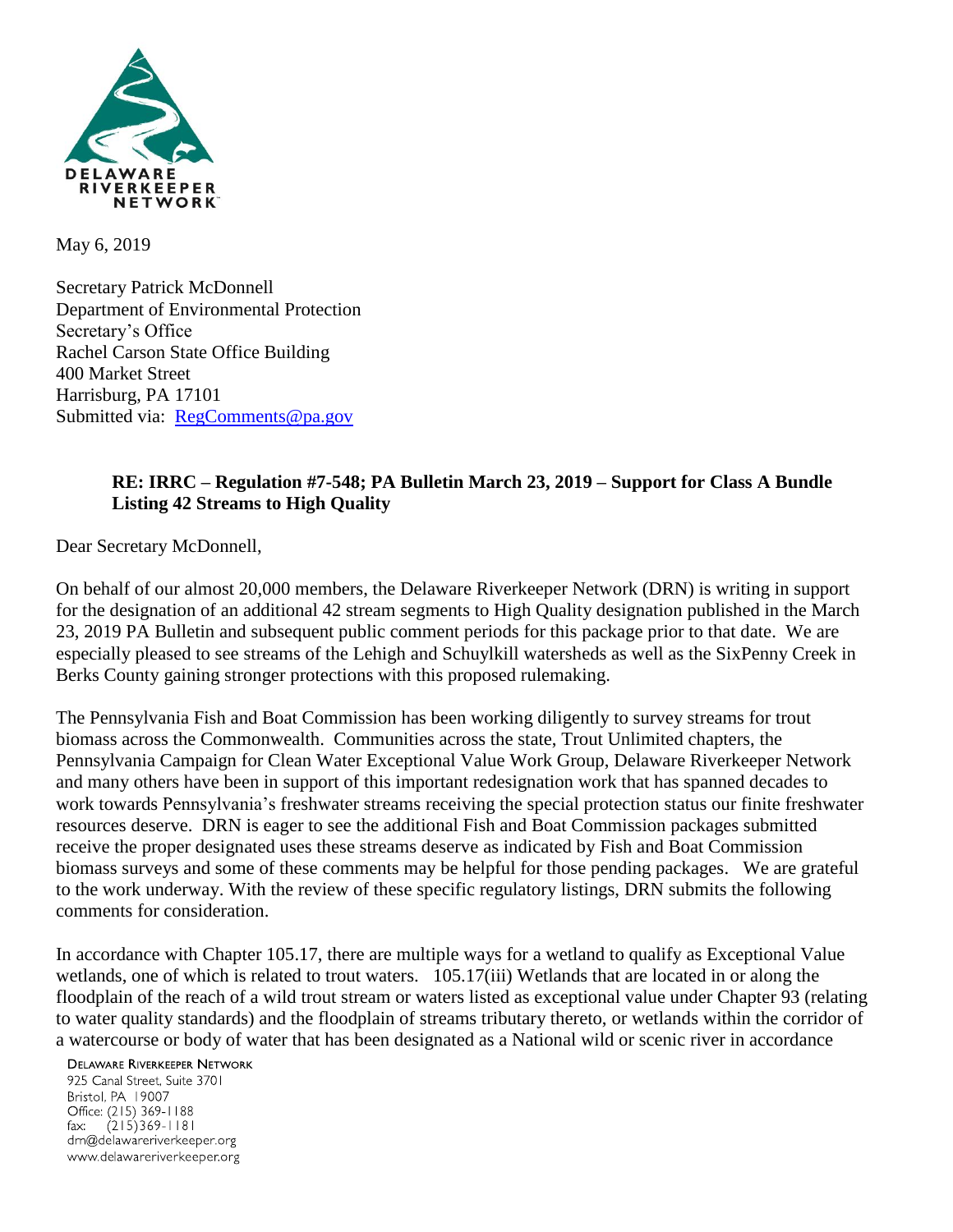with the Wild and Scenic Rivers Act of 1968 (16 U.S.C.A. § § 1271—1287) or designated as wild or scenic under the Pennsylvania Scenic Rivers Act (32 P. S. § § 820.21—820.29). Wetlands are critical habitats that provide essential natural capital and ecosystem services. DRN recommends more effort be made at minimum, to list and better map these EV wetlands hydrologically connected to trout waters to assist with better protection of these EV wetlands in the permitting programs – perhaps similar to the existing use table that currently exists for streams. With the technological advancements of mapping capabilities, interactive maps showing potentially impacted wetlands or streams would be a method for the public to better access and review such information during project permit application reviews. DRN has repeatedly requested over the past few years from the Department with limited success, for example, GIS map layers for aquatic impacts for larger linear gas pipeline projects that impact hundreds of wetlands and streams. These maps and GIS data layers would help with thorough public review. For example, in April, the PADEP issued its most recent integrated list using an online mapping tool which is allowing the public to better access stream segments and information – this type of interactive mapping could also be implemented for permitting review especially for large linear projects like pipelines. There is a stakeholder effort underway as part of a settlement agreement by Clean Air Council and DRN, to review Chapter 105 guidance documents for alternatives analyses of waterbody impacts if developers and others aim propose to impact these aquatic resources. As more evidence and studies show the value of these natural systems, it is critical that the regulations adequately protect these resources that are part of the public trust. Wetlands classified as "Exceptional Value" fall within the antidegradation provisions of Pennsylvania's water quality standards. See25 Pa. Code § 96.3(b);25 Pa. Code § 93.4a;25 Pa. Code §§ 105.18a(a)-(1)

These Class A protections proposed here, will go a long way to supporting and sustaining natural capital and services that are essential for a sustainable economy and livable thriving healthy communities in the Commonwealth. There are many studies that show how property values, community health, and local businesses all thrive when clean streams, healthy riparian buffers and healthy watersheds flow through them. The proposed regulations site many of these studies. To add to that information, especially in light of two of the streams in this bundle flowing into the Lehigh River in Carbon County, a 2014 Lehigh Valley Planning Commission report entitled, *Lehigh Valley Return on Environment,* has key findings that show the wide-ranging benefits to the community when clean water and natural areas are preserved – like that of High Quality and Exceptional value waterbodies (accessible here: [https://www.lvpc.org/pdf/2014/ReturnOnEnvironment\\_Dec\\_18\\_2014.pdf\)](https://www.lvpc.org/pdf/2014/ReturnOnEnvironment_Dec_18_2014.pdf). For example, the Leigh report finds:

- The highest natural system services on a per acre basis is found in wetlands, riparian corridors and forests. Maintaining and restoring connected habitats and (stream and riparian) corridors will provide the full potential value of natural system services
- The current green infrastructure along streams in the Lehigh Valley reduces tax dollars by avoiding more than \$110.3 million annually in expenditures for water supply (\$45.0 million), disturbance (flood) mitigation (\$50.6 million) and water quality (\$14.7 million)
- Physically active people typically enjoy a variety of health benefits, including lower incidence of cardiovascular diseases, diabetes, depression, certain cancers and obesity. A growing body of evidence shows that contact with nature reduces stress, depression and blood pressure; increases concentration, creativity and learning; and connects people to their community. This helps reduce medical care costs and enhances productivity.
- Natural areas provide over \$22.4 million annually in pollination and \$2.5 million in biological control services to agriculture, backyards and the natural landscape.

Another report that provides data on the values of a healthy river is DRN's 2010 *River Values, The Value of Clean and Healthy Delaware River* that provides statistics on reduced stormwater flooding costs related to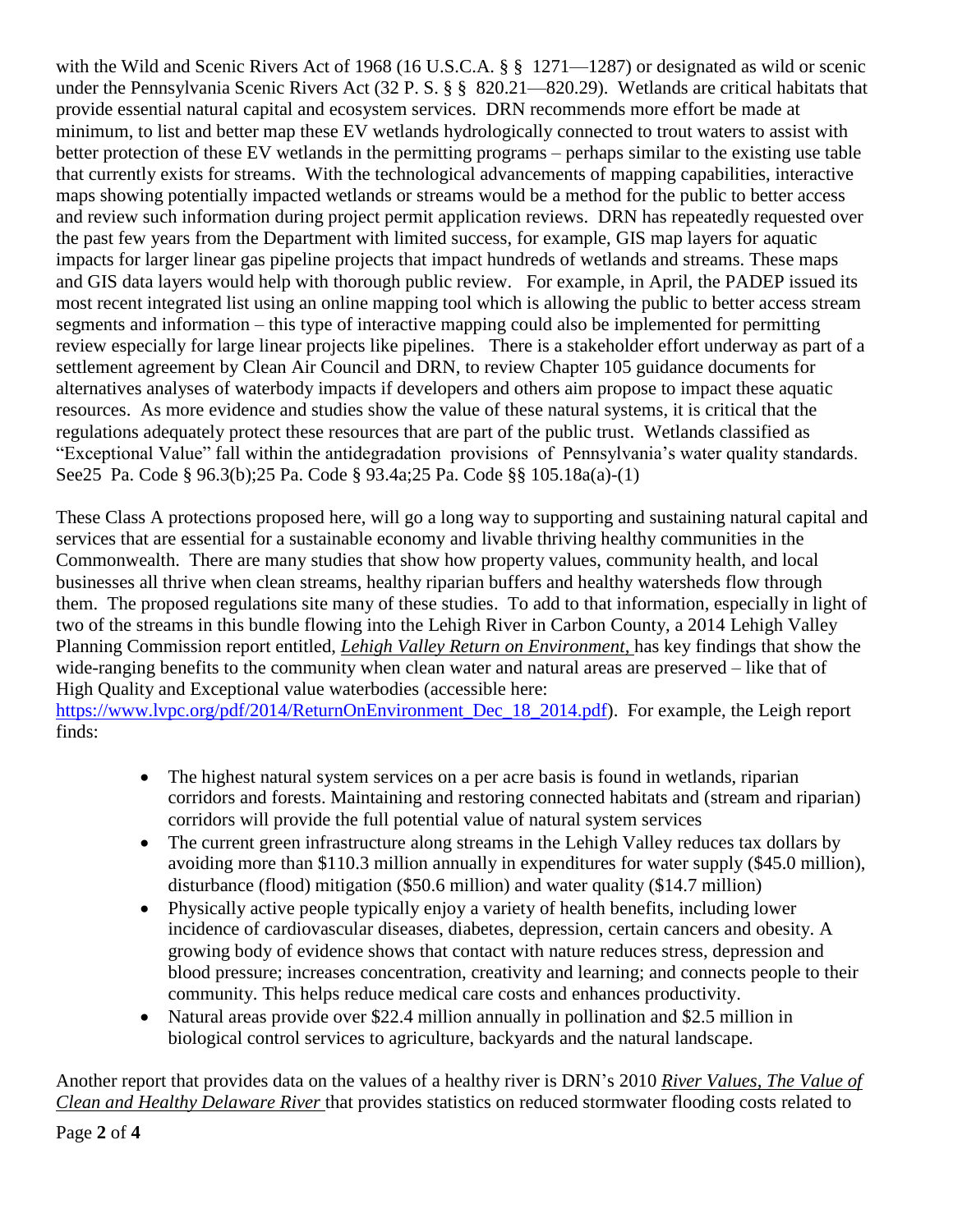tree cover and protection of forests and riparian buffers and other statistics for the Delaware River watershed to help illustrate the importance of protecting freshwater streams and the natural habitats and riparian buffers that are part of those watersheds [http://www.delawareriverkeeper.org/sites/default/files/River\\_Values\\_Report\\_0.pdf.](http://www.delawareriverkeeper.org/sites/default/files/River_Values_Report_0.pdf)

University of Delaware's 2016 analysis entitled, Economic Analysis of the Economic Value of Nature and Ecosystems in the Delaware River Basin [\(http://www.wrc.udel.edu/research/economic-value-of-nature-and](http://www.wrc.udel.edu/research/economic-value-of-nature-and-ecosystems-in-the-delaware-river-basin/)[ecosystems-in-the-delaware-river-basin/\)](http://www.wrc.udel.edu/research/economic-value-of-nature-and-ecosystems-in-the-delaware-river-basin/) is another recent report to help flush out and value the community benefits a clean watershed provides.

Finally, since clean healthy trout streams benefit from healthy riparian buffers, this recent report by ECONorthwest commissioned by DRN and released in 2018 entitled, *The Economic Value of Riparian Buffers in the Delaware River Basin*, provides important data that show how very valuable natural habitats and high quality stream corridors are to communities that again go far beyond just protecting fish [http://www.delawareriverkeeper.org/sites/default/files/Riparian%20Benefits%20ECONW%200818.pdf.](http://www.delawareriverkeeper.org/sites/default/files/Riparian%20Benefits%20ECONW%200818.pdf) Other ecosystem service and community health reports exist for the state to further point to and have sound science that shows all the benefits that come when we designate and protect streams as High Quality or Exceptional Value and work hard to protect these standards. DRN believes these types of analyses and ecosystem services calculations must be fully integrated in the regulatory process to ensure the public trust is adequately protected and alternatives analyses calculated and considered provide the full and complete picture.

Clean drinking water is another critical component that impacts all Pennsylvanian's. The DEP identified eleven public water supply facilities with raw water intakes that are no further downstream than 30 stream miles of the candidate stream sections for HQ designation in this proposed rulemaking package. These eleven public water suppliers, which serve over 175,000 citizens, will benefit from this proposed rulemaking because their raw source water will be afforded a higher level of protection. As DEP shares, this is an economic benefit because the source water treatment costs for the drinking water may be less costly to customers if less treatment is needed due to the high quality of the water in the stream. By maintaining cleaner water, public water suppliers will incur the benefits of lower water treatment costs. In addition, cleaner intake water will reduce consumer costs for purchasing clean drinking water. In New Jersey, similar stream sources of drinking water are protected as C1 waterways which is similar to Exceptional Value designation in Pennsylvania and many watershed groups and community petitioners including the Delaware Riverkeeper Network have requested upgrades for similar water supplies like the Perkiomen Creek that flows into Green Lane reservoir in Pennsylvania but these redesignations to help protect drinking water supplies were not successful.

It appears that 42 stream segments totaling 204 stream miles are being considered for HQ status in this Class A stream bundle. We are unclear why some of the listings, like that of the Lehigh River and the Fireline Creek in Carbon County and located in the Delaware River Watershed, are not listed for their entire basins. There are a few other streams that also have this same segmentation noted. The table in the regulations notes they are "main stem" only. We are not sure if this an oversight especially noting that trout often move through a watershed depending on stream temperature ranges. For example, as temperatures rise in summer months, larger trout may move from larger areas of water downstream into cooler headwater tributaries and deep pools to stay cool. As DRN has provided in past comments, providing less segmentation or breaking up into various different use segments and providing more watershed wide/basin protections is appropriate and more protective of the system as a whole.